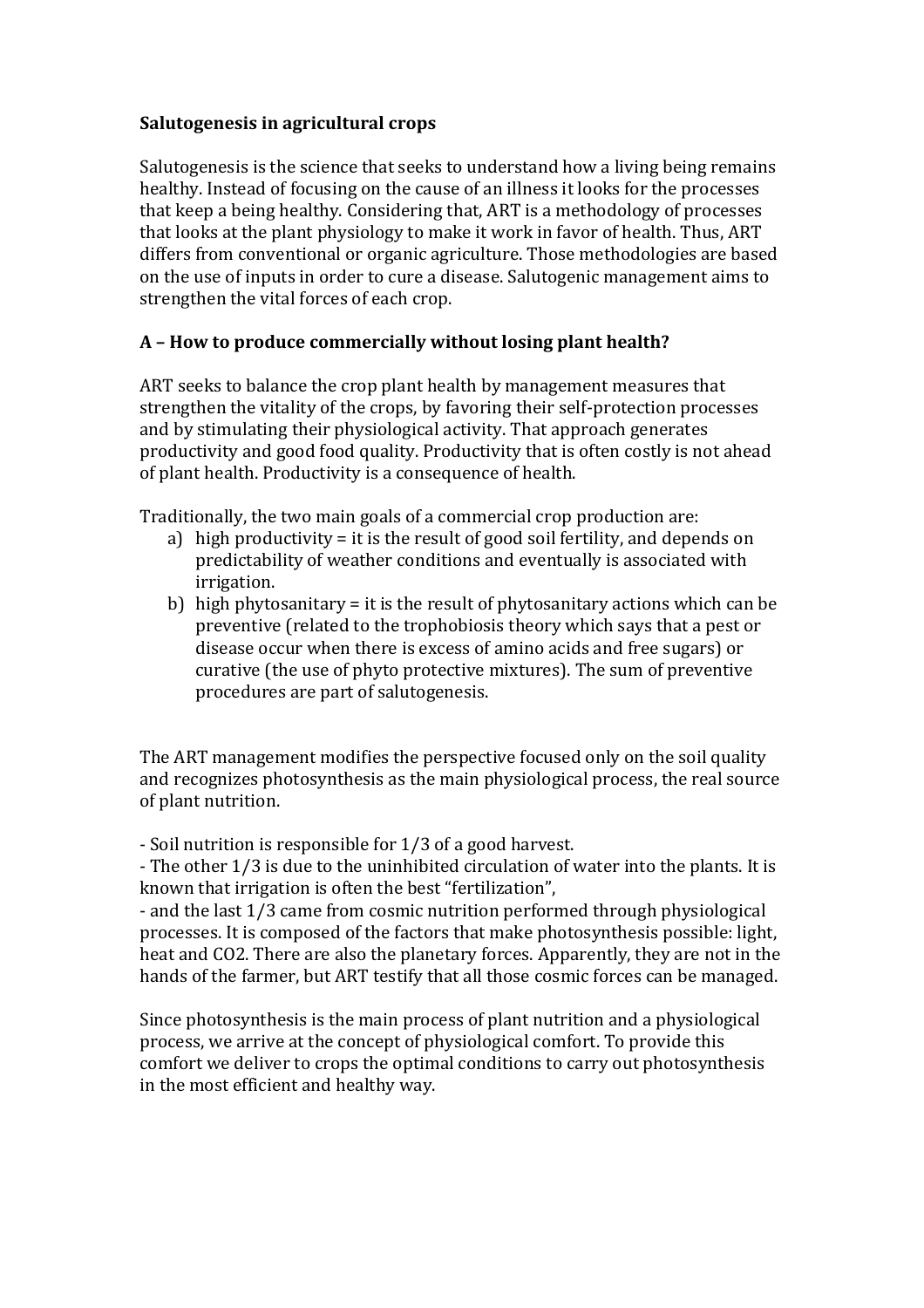**Crop** physiological comfort generates



Productivity Plant healthy Vitalized food with biological quality



They are in the farmer hands and can be managed!

# **B - Physiological comfort as a key to ART management**

We can define physiological comfort as the sum of all factors that affect the physiological balance of a crop generating both productivity and plant health, in a balanced way.

For a long time we have been seeing agriculture governed by the classical agronomic perspective: "it is the soil that supports the plant and productivity is generated by appropriate fertilizing". Little by little irrigation proved that the high availability of water generates more transpiration and photosynthesis. Consequently, an increase in productivity. With the protected cultivation in Brazilian horticulture, heat and CO2 appeared as productive factors as well. Slowly scientists and farmers started to look at physiological factors and have the confirmation that agricultural production is the result of photosynthesis! Soil has a role no more important than water and cosmic nutrition. In the salutogenic approach, the protagonism is shared between the tree top and the root!

Added to the photosynthesis process is the assimilation process. That is the process that generates tissue, produces sugars, starch, proteins and vitamins, and fills grains and fruits with nutritive substances. The assimilation process is also benefited by the ART management as shown below.

# **C- Factors that generate physiological comfort: management initiatives**

The management that aims at the physiological comfort of crops is the proper execution of plant salutogenesis. That is the way to strengthen the vitality of agriculture. The relationship among the components that bring physiological comfort, the physiological effects caused by those components and the necessary management are shown in the table below.

| Components of physiological<br>comfort | <b>Physiological Effects</b>  | Management                    |
|----------------------------------------|-------------------------------|-------------------------------|
|                                        |                               |                               |
| ON THE GROUND (roots)                  |                               |                               |
| Mild nitrogen deficiency               | Free nitrogen fixation by the | Onde a year fertilizing with  |
|                                        | rhizosphere                   | RCW which is rich in C        |
| Mild phosphorus deficiency             | High mycorrhizal activity     | Combined fertilizing with RCW |
|                                        |                               | and green manure.             |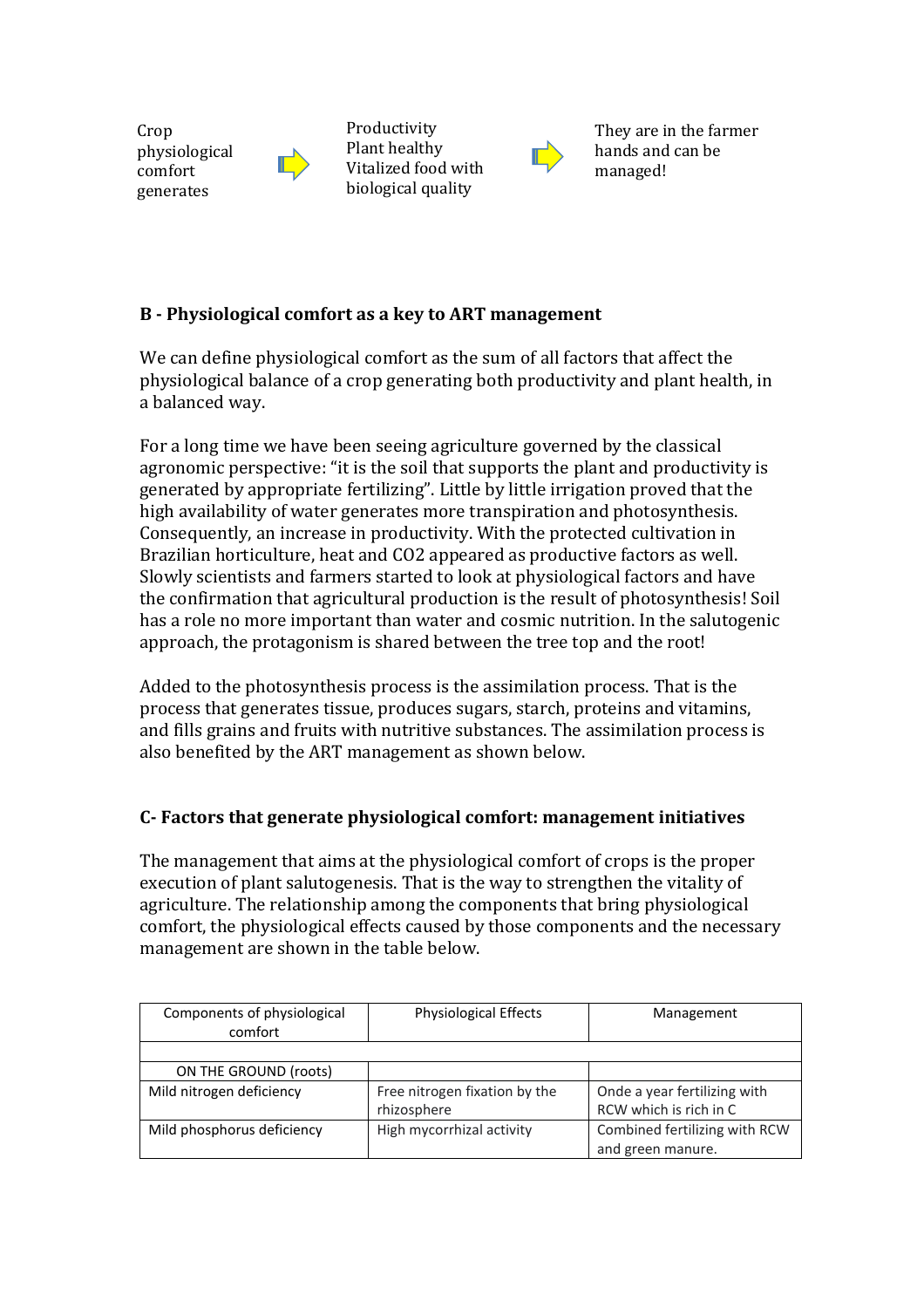| Balanced availability of macro   | Uninhibited physiological                                 | Less limestone and             |
|----------------------------------|-----------------------------------------------------------|--------------------------------|
| micronutrients and useful        | processes                                                 | phosphates and more ground     |
| elements                         |                                                           | silicate rock.                 |
| High humus content               | Full soil fertility: physical +                           | Triple fertilizing RCW + green |
|                                  | biological + chemical                                     | manure and broadleaf weeds     |
|                                  |                                                           | management                     |
| No offering of luxury nutrition  | Moderate and steady growth =                              | No use of manure or compost    |
|                                  | healthier                                                 |                                |
| Non-dense and penetrable soil    | Large volume of soil rooted by                            | Green manure up to twice a     |
| (with macro and micro pores)     | commercial crops                                          | year                           |
| Soil temperature much lower      | Large volume of active roots                              | Mulch or covering the soil     |
| than air temperature             |                                                           |                                |
| Increased water-holding capacity | Promotion of transpiration and                            | Triple fertilizing RCW + green |
| (WHC) of the soil                | photosynthesis which is                                   | manure and broadleaf weeds     |
|                                  | equivalent to 1/3 of a good                               | management                     |
|                                  | irrigation effect                                         |                                |
| High soil aeration               | Uninhibited root respiration                              | Triple fertilizing RCW + green |
|                                  |                                                           | manure and broadleaf weeds     |
|                                  |                                                           |                                |
|                                  |                                                           | management                     |
|                                  |                                                           |                                |
| TREE TOP/LEAVES                  |                                                           |                                |
| Protection against strong winds, | Transpiration and                                         | Windbreak forest strips        |
| predominance of a light breeze   | photosynthesis with no                                    |                                |
|                                  | interruption                                              |                                |
| Mild nitrogen deficiency         | Good physiological finishiment                            | Double fertilization: RCW and  |
|                                  |                                                           | broadleaf weeds                |
|                                  |                                                           |                                |
| Protection against the excess of | Less water deficit and higher                             | Polycultures in vegetable      |
| sun and heat                     | LER (land equivalent ratio)                               | garden and orchard, forest     |
|                                  |                                                           | strips                         |
| Regular vegetables tissues       | Protection against pathogenic                             | No use of manure and           |
|                                  | fungus                                                    | compost                        |
| Uninhibited photosynthesis and   | Complete secondary                                        | All initiatives above favours  |
| assimilation                     | physiological cycle, and                                  | those processes                |
|                                  | consequently more color,                                  |                                |
|                                  | flavor, vitality and production of                        |                                |
|                                  | phytoalexins.                                             |                                |
|                                  |                                                           |                                |
| THE ENVIRONMENT                  |                                                           |                                |
| (Favouring roots and tree top)   |                                                           |                                |
| Overcoming the savannic stage    | Absence of negative allelopathy                           | Selective weeding of grasses   |
|                                  |                                                           | and sprawling plants           |
| Presence of spontaneous          | Information exchanging                                    | Selective weeding of grasses   |
| companion plants                 | through roots web and                                     | and sprawling plants           |
|                                  | mutualistic relationships                                 |                                |
| Vitalized environment, inspired  | A sequency of information                                 | All initiatives above          |
| by the forest environment        | forming a physiological web.                              |                                |
|                                  | No shortening of the                                      | All initiatives above          |
| Drought resilience               |                                                           |                                |
| Horizontal resilience            | production cycle                                          | All initiatives above          |
|                                  | Activation of the plant self-                             |                                |
|                                  | defense                                                   |                                |
| Planetary formatives forces      | Healthier relation among<br>plants, planets and landscape | RCW and planetary trees        |